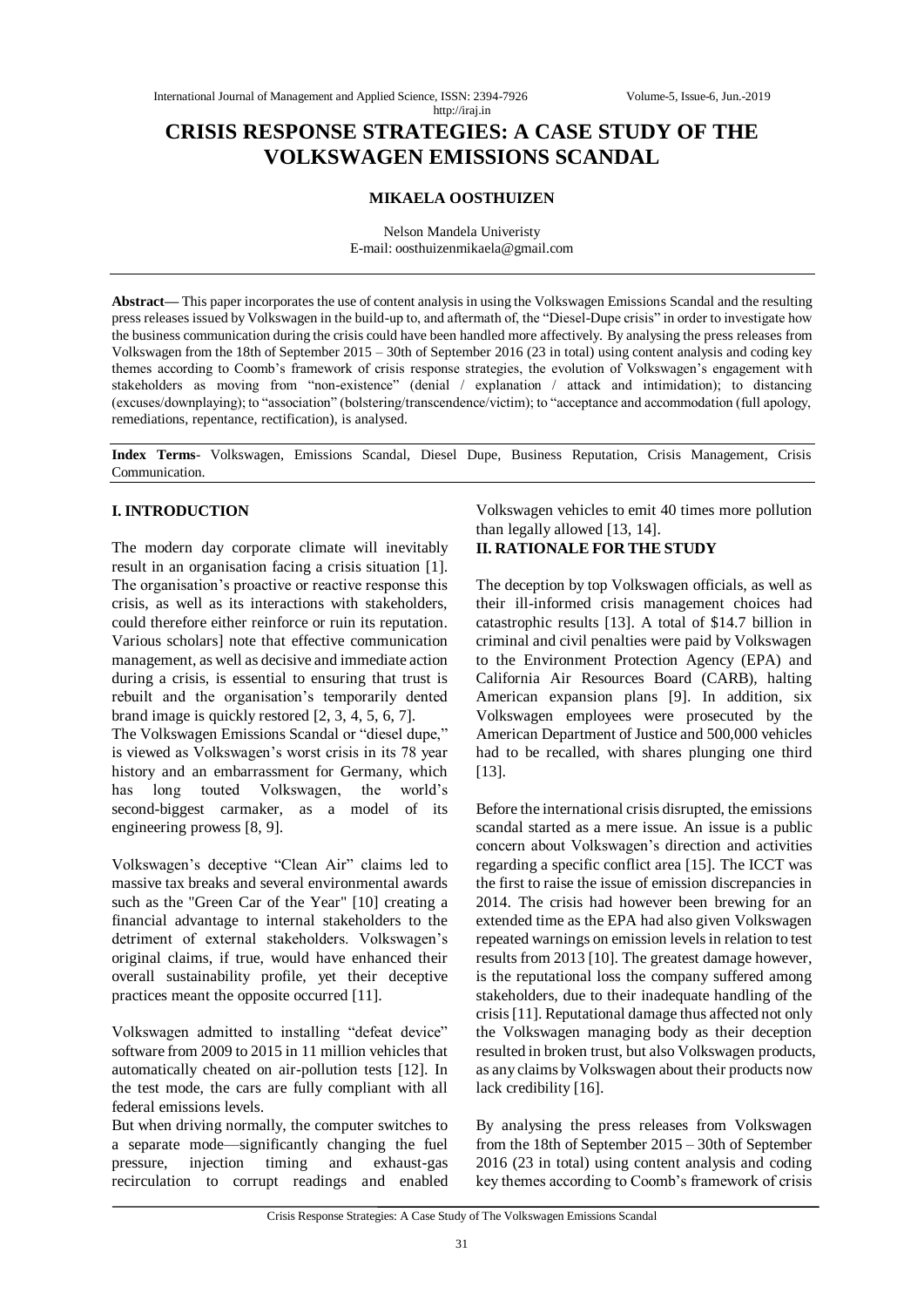International Journal of Management and Applied Science, ISSN: 2394-7926 Volume-5, Issue-6, Jun.-2019 http://iraj.in

response strategies, the evolution of Volkswagen's engagement with stakeholders as moving from "non-existence" (denial / explanation / attack and intimidation); to distancing (excuses/downplaying); to "association" (bolstering/transcendence/victim); to "acceptance and accommodation (full apology, remediations, repentance, rectification), is analysed.

## **III. RESEARCH**

## **A. Research Methodology**

This research employed the use of a case study which was investigated according to content analysis. A case study is a thorough and rigorous analysis of a certain research problem which concentrates on a specific issue to provide a complete account of events, relationships, experiences or processes [17]. The Volkswagen Emissions Scandal was therefore the case analysed according to content analysis through concentrating on the content, underlying themes and significance of the communicative textual features of official press releases [18,19].

B. Research Design, Data Collection and Processing Through using the Volkswagen Diesel-Dupe as a case study, content analysis was employed to sift through the data from the press releases. Press releases between the featured timeline were abstracted from the official Volkswagen press release archives. In processing the data a combination of Creswell [20] and Tesch's [21] model was and so the researcher:

(1) Organised and formulated the data for analysis by

extracting the information of the selected case study

(2) Read through all data within the outline timeline within the Vokswagen archives in order to get an overall sense of the information and wrote down emerging ideas

(3) Coded the data by organising it into themes of information through identifying the most expressive words for themes while endeavouring to reduce the sub themes by combining similar concepts

(4) Interpreted the results of the analysis according to Coombs [22] outlined framework (see Annexure A).

## **IV. FINDINGS**

Volkswagen's crisis is categorised as a "transgression" as it was an internal and intentional act that knowingly placed stakeholders and the publics at risk and managers used their authority to mislead regulators and consumers [23, 24]. The scandal was, neither an error, nor an accident, but rather purposefully crafted deception and fraud [25]. Scholars have noted that the most effective way to manage an issue of "transgression" is to follow the acceptance and apology tactics [24]. Volkswagen however, only employed these tactics after extensive and excessive reputational damage had already been inflicted. As the crisis gained momentum, Coombs' [22] three basic response options of deny, diminish and deal were employed (see Figure 1).



#### **Figure 1: Coomb's response options**

#### Source: Coomb 2016 [22]

#### **A. Non-Existence Response Strategy**

Volkswagen employed denial tactics by glossing over allegations. Volkswagen took various warnings from environmental investigations for granted until they received the EPA's threat to ban Volkswagen's 2016 model cars. They dismissed allegations, claimed no organisational responsibility and denied the issues to both internal and external stakeholders asserting that they "do not and will not tolerate violations of any kind"  $[20-09-2015]$   $[26]$ . Initial press statements even go so far as to contain mild warnings to stakeholders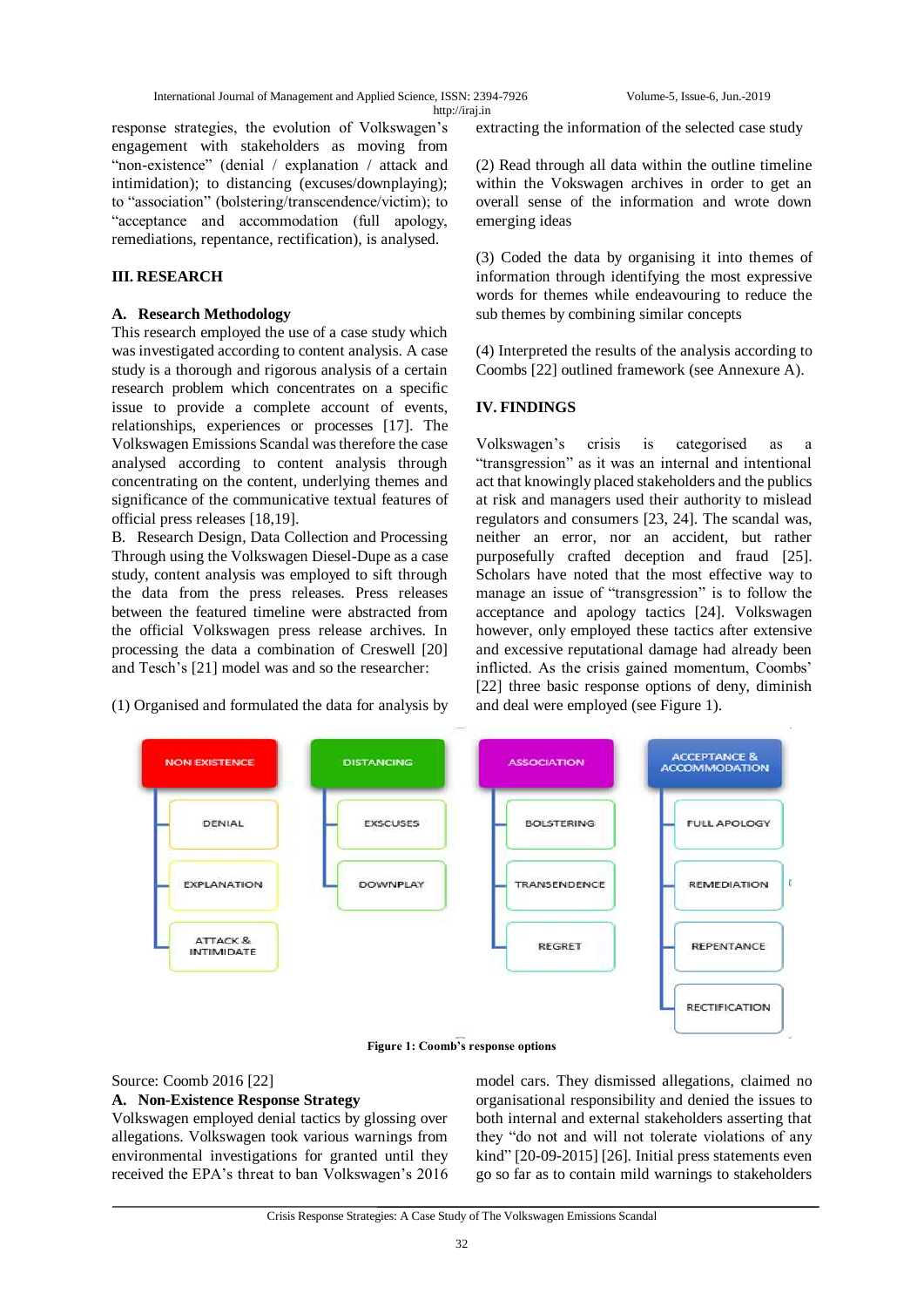to "desist from taking any action at this time" [18-09-2015], thus trying to gloss over the problem and proceed with business as usual. Furthermore, internal stakeholders were also mislead when, upon investigation, Volkswagen managers destroyed documents related to the scheme [24] thus going against their assurance in press statements that they were "cooperating with investigators" [18-09-2015].

Volkswagen built on their denial tactics through explanations, namely, clarifying why there is no crisis. For over a year before the revelation, Volkswagen had justified the emissions discrepancies to stakeholder regulators such as the EPA as mere technical glitches [26]. Volkswagen's further insistence to stakeholders that any indications of spikes in pollution levels were technical errors and not proof of any true emissions issues [27].

Volkswagen used attack and intimidation tactics to whistle-blower stakeholders such as regulators and environmental activists through actively confronting the groups, instigating the threats and threatening to sue them for the supposedly unfounded claims [22]. Volkswagen engineers tried to "discredit the findings," blaming technical reasons for the inconsistent test results [10]. The rhetoric of Volkswagen press statements further illustrates this, as reference is made to 'fixing this issue' indicating an intention to quickly do away with the issue irrespective of its consequences to humans and the environment, while mention to "alleged findings" all aim to question the credibility of the investigations by regulatory stakeholders such as the EPA and CARB [13].

## **A. Distancing Response Strategy**

After this initial stage, distancing tactics were employed:

Excuses were then provided. In any crisis there is often one individual who becomes the spokesperson for the situation [28]. Many top officials pleaded ignorance of the wrongdoing with then CEO Prof Winterkorn "shocked" by the revelations [23-09-2015] [9]. Justifying his lack of knowledge to external stakeholders, he stated that it was not possible to control every aspect of the Volkswagen group vehicles as there are sixty different models, five different brands, three different engines and two different transmissions [25].

Volkswagen downplayed the severity of the situation at every avenue, such as labelling the legal prosecutions as "rumours" in press statements [22]. When further analysing the language content of Volkswagen press statements issued to external stakeholders such as the general public, Volkswagen educates the public about the issuance of a mere "notice" from the EPA, thus belittling the serious nature of a regulatory stakeholder, the EPA's petition [29]. Emphasis is furthermore placed on the fact that even though international regulations were violated, the cars remained safe to drive with statements such as "at no time was the safety of our customers compromised" [06-10-2015].

## **B. Association Response Strategy**

As the crisis mounted, association tactics came to the fore:

Through bolstering tactics, Volkswagen seeks to remind stakeholders of its past sustainability efforts, by for example, mentioning that Volkswagen had won "Green Car of the Year" [22]. Volkswagen promotes its "green" brand image by constantly positioning it as an organisation that deeply cares for the environment through its "Clean Diesel" as an alternative to hybrid and electric vehicles [9]. Attempts are therefore made to associate Volkswagen with its history of sustainable practices, whilst simultaneously distancing itself from "certain emission matters" which in itself conceal the unethical practices nature of the allegations and makes no acknowledgement of wrongdoing. Press releases included statements such as "it is inconsistent that the company involved in this emissions issue is also a company that has invested in environmental efforts to reduce the carbon footprint in our factories around the world"  $[08-10-2015]$ .

Transcendence was evident in Volkswagen's aims to dilute the negatives from the crisis with a more important positive sustainable end goal [25]. The Volkswagen Strategy 2025, launched after the crisis, praises the transparent discussion of core issues within the automobile industry and attributes this revelation to meaningful innovations to fast-track sustainability in all vehicles [30]. Furthermore, the flawed emissions testing systems in comparison to real-world driving, was brought to light [9] and steps are now being taken to cover testing loopholes and assess legal compliance to provide fair comparisons (Zhou, 2016). Volkswagen is also paying an additional \$225 million toward projects that reduce NOx emissions [9]. The fact that the crisis place pressure on the whole automotive industry and caused in-depth scrutiny by government inspectors worldwide [31] is proposed as a positive effect. Volkswagen is therefore claiming its crisis has uplifted environmental ethics in the general automobile industry, thus inadvertently trying to position itself positively to external stakeholders.

Volkswagen furthermore denied intention of harm and portrayed itself as a victim by blaming the crisis on factors beyond their control [22]. Volkswagen often blamed outside organisations by making reference to "impossibly strict" governmental regulation and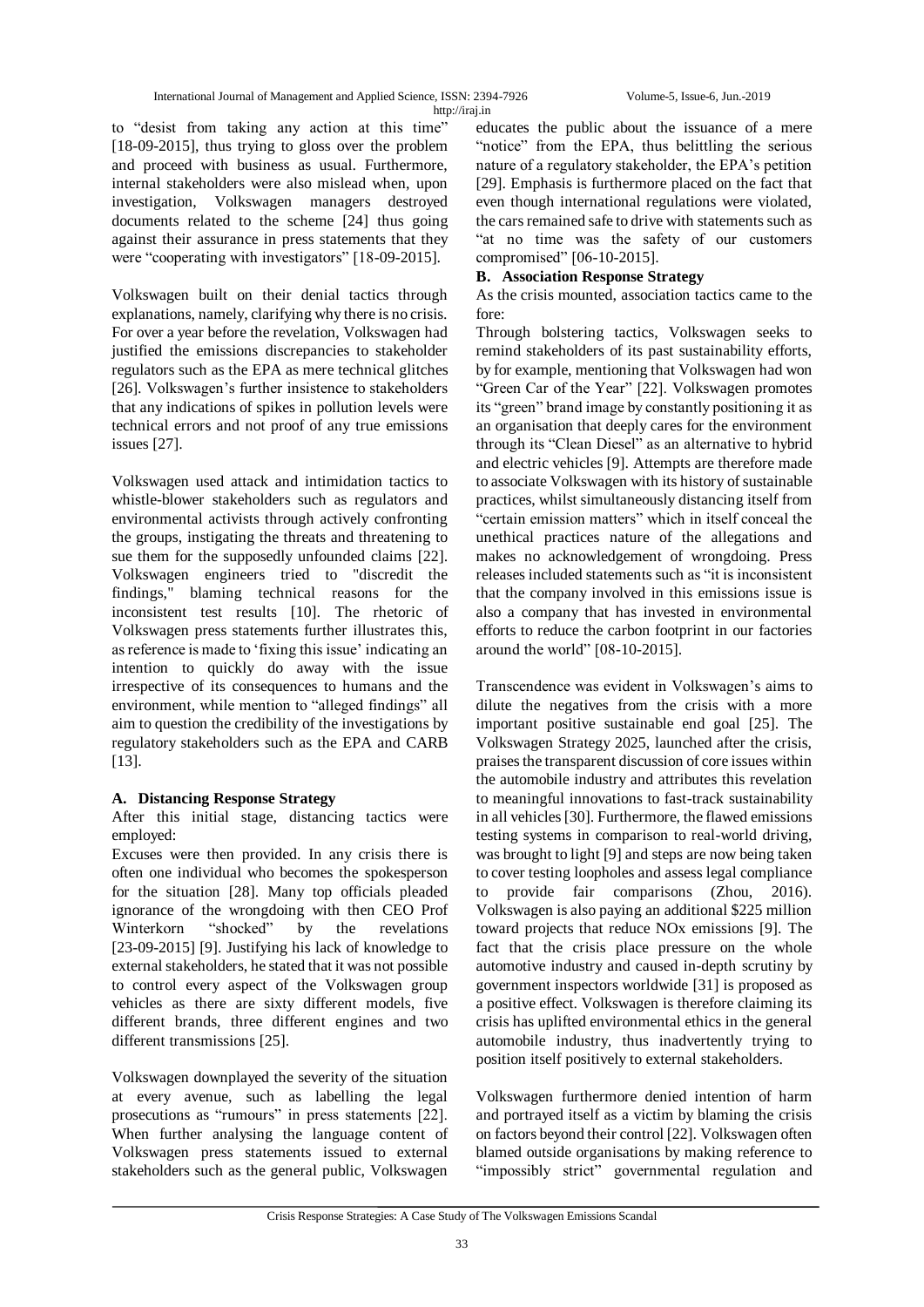International Journal of Management and Applied Science, ISSN: 2394-7926 Volume-5, Issue-6, Jun.-2019 http://iraj.in

environmental expectations [11] with America having the strictest clean air regulations in the world and a history of enforcing them [12] thus subtly blaming their unethical practices on the attempts of attainment of impossible sustainability standards [8]. Their campaign thus aimed to affect criteria used to judge policies and policymakers and change acceptable social norms by highlighting that all automaker companies struggle to adhere to these allegedly unfair regulations and that many other manufacturers have been unethical in some of their tests as well [4]. For example, a £1million investigation by the United Kingdom (UK) government uncovered the illegal use of temperature-based cheating mechanism to pass lab tests by other car manufacturers [31]. It furthermore emphasised how the Volkswagen brand had become part of the American culture with statements such as "over the 60 years Volkswagen has been in the United States, it has become part of the American culture and employed more than 6,000 Americans in 60 facilities across the United States" [08-10-2015].

D. Acceptance and Accommodation Response Strategy

Finally Acceptance and Accommodation were employed:

Volkswagen initially tried to avoid a full apology as apologies leave an organisation open to legal liabilities [22]. The delay of their apology caused serious reputational damage as admission came only after the EPA threatened to withhold approval for the company's 2016 Volkswagen and Audi diesel models [10]. It was therefore not social decency that caused their admittance, but rather financial motives [16]. As soon as the risk of car sales was evident, then and then only, did the company admit wrongdoing [12]. This moment of publicly accepting full responsibility as "mortification," where Volkswagen loses credibility by admitting guilt and pleading for forgiveness with stakeholders [22]. Statements such as "Volkswagen" takes full responsibility for our actions, and we intend to make things right"  $[29-10-2015]$ .

Once responsibility was accepted, Volkswagen announced remediation plans via initial protection instructing information about what stakeholders need and want to know [22]. Over 500,000 vehicles were recalled and Volkswagen gave external stakeholder consumers the choice to sell back their cars to an internal stakeholder Volkswagen dealership owner as part of a \$10 billion buyback programme [9]. Consumers could also alter their vehicles to adhere to American emission standards [8]. A total of \$4.3 billion in criminal and civil penalties were paid to external stakeholder regulators such as the EPA and CARB [28]. Outside law firms were employed by Volkswagen in order to "objectively investigate" proceedings [25-09-2015]. Due to the delayed tactics,

many consumers viewed these measures as "too little too late"  $[14]$ .

Repentance was eventually achieved. Expressing concern, compassion and regret when attending to victim concerns works as an extension of an apology [22]. Volkswagen's crisis manager, Horn dealt with the aftermath of a crisis by addressing the stakeholders directly and admitting that the company "broken the trust of customers and the public" and "neglected professional responsibility" [08-12-2015] [25]. The promise of holding guilty parties accountable is also evident in this strategy as it was noted that "all participants in these proceedings will be subject to the full consequences" and subsequently many top managers stepped down [01-10-2018].

Rectification, as an accommodation strategy, was then employed by taking corrective action among internal stakeholder employees to prevent a crisis of this nature at Volkswagen. As noted in press releases most important task will therefore be to win back the trust we have lost Volkswagen therefore eventually delivered on its promise to "do everything necessary in order to reverse the damage caused" [20-09-2015]. Corrective action involved steps taken by the accused to repair damage and avoid reoccurrence of issues. Volkswagen's Strategy 2025 "TOGETHER" is an example of this, where steps are put in place to create a "new, better and even stronger Volkswagen" [28-06-2016] [30]. Volkswagen furthermore issued a statement that "the company has set up websites where customers can check whether their vehicles are affected by entering the chassis number" [06-10-2015]. Volkswagen furthermore promised to "provide owners of the vehicles affected by the emissions with a \$500 Volkswagen Prepaid Visa Loyalty Card, a \$500 Volkswagen Dealership Card and no-charge 24-hour Roadside Assistance for three years" [15-11-2015].

Volkswagen was instructed to create an additional fund to assist stakeholders suffering from the environmental harmful effects caused by Volkswagen cars' pollution to the environment [8]. The American Justice Department, as a regulatory stakeholder, placed the company under an independent corporate compliance monitor, while the prosecution of individuals responsible for the crimes continues [24]. Volkswagen promised to "re-establish credibility by uncovering the full truth of what happened" [11-01-2016]. Fines to the various regulatory bodies were also paid and "Volkswagen agreed to creating a \$2.7 billion environmental remediation fund and to invest \$2 billion in initiatives to promote the use of zero emissions vehicles in the US" [28-06-2016]. Furthermore, franchise owners who had suffered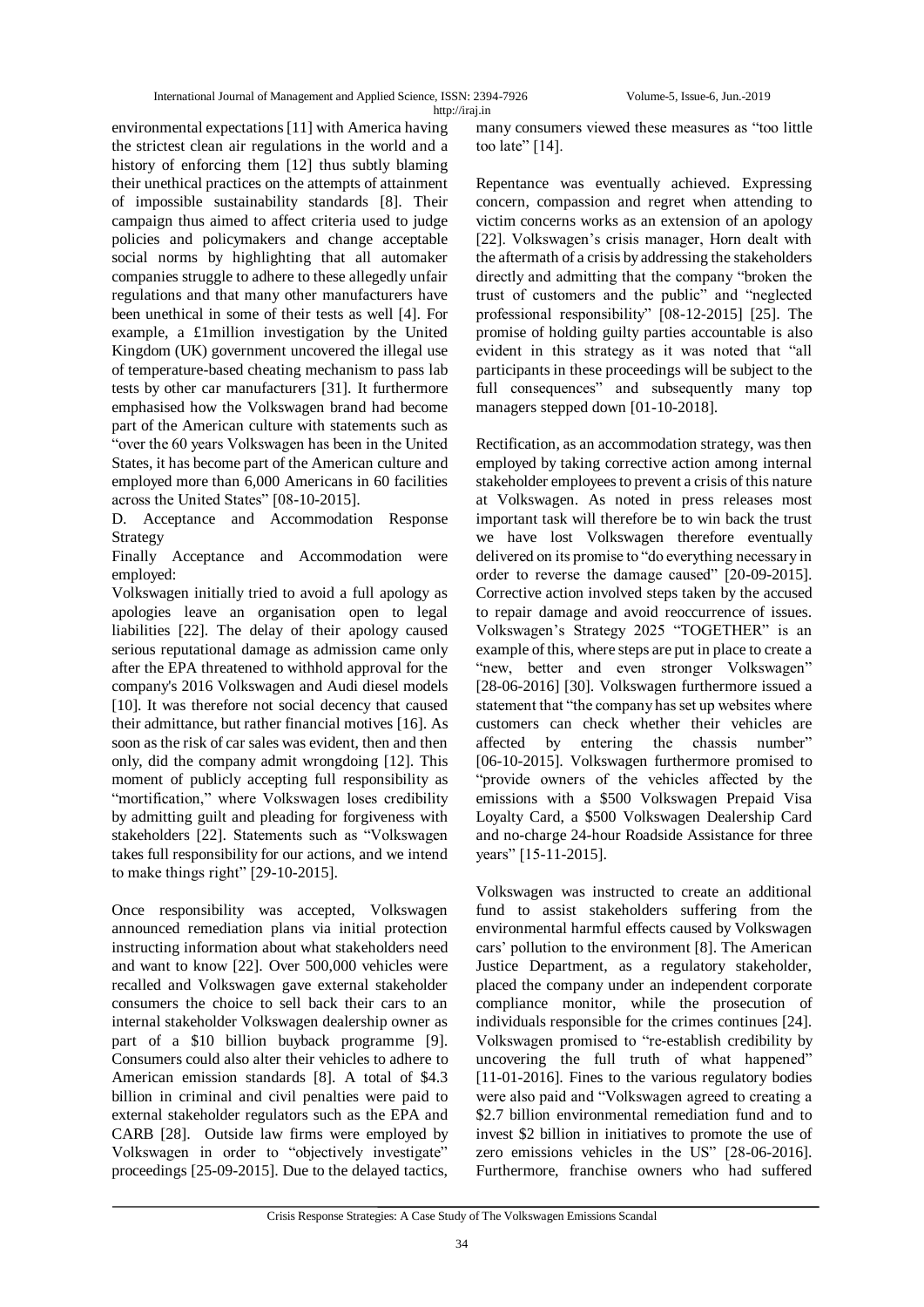International Journal of Management and Applied Science, ISSN: 2394-7926 Volume-5, Issue-6, Jun.-2019 http://iraj.in

losses were compensated in part as Volkswagen "agreed to make a maximum total of \$1.208 billion in cash payments to eligible dealers and to provide additional benefits to resolve alleged past, current and future claims of losses in franchise value" [30-09-2016].

## **V. CONCLUSION**

It is therefore clear from analysing the textual data of press releases of the Volkswagen group between the September 2015-2016 period that selecting a suitable crisis response strategy from the onset can save and salvage a reputation. Using Coombs response strategy framework [22], it was clear that as the issues reached crisis point, Volkswagen tried various ineffective means to deal with the emerging problems. These findings are key for future businesses to understand that when a transgression has occurred, the best strategy is to implement acceptance and accommodation response strategies from the onset (such as issuing a full apology/offering remediation/expressing repentance/proposing steps to rectify the damage), instead of first trying to evade blame through non-existence strategies (denial/explanation/attack/intimidation); to distancing (excuses/downplaying); to "association" (bolstering/transcendence/victim).

#### **REFERENCES**

- [1] Murray, K & White, J. 2004. A report on the value of public relations as perceived by organisational leaders. Views on Reputation Management [Online]. Available at: https://www.researchgate.net/profile/Jon\_White6/publication /247623435\_CEOs%27\_views\_on\_reputation\_management /links/54256e180cf26120b7ac98ab/CEOs-views-on-reputati on-management.pdf [Accessed: 22 April 2017].
- [2] Mendelsohn, H. 1973. Some Reasons Why Information Campaigns Can Succeed. The Public Opinion Quarterly, 37(1):50-61
- [3] Dozier, D.M. & Brom, G.M. 1995. Evolution of managerial role in Public Relations Practice. Journal of Public Relations search, 7(1):3-26.
- [4] Coffman, J. 2002. An Environmental Scan of Challenges, Criticisms, Practice, and Opportunities. Harvard Family Research Project, 1(1):1-35.
- [5] Argenti, P.A. Howell, R.A. and Beck, K.A. 2005. The Strategic Communication Imperative. MIT Sloan [Online]. Available at:  $\overline{a}$  at: http://sloanreview.mit.edu/article/the-strategic-communicatio n-imperative/. [Accessed: 17 April 2017].
- [6] James, K. 2013. Volkswagen Means Business. Entrepreneur [Online]. Available https://www.entrepreneur.com/article/225656. Accessed: 21 April 2017.
- [7] Cornelissen, J. 2014. Corporate Communication: A Guide to Theory and Practice. 4th Edition.
- [8] Mansouri, N. 2016. A Case Study of Volkswagen Unethical Practice in Diesel Emission Test. International Journal of Science and Engineering Applications, 5(4):211-216.
- [9] Atiyeh, C. 2017. Everything You Need To Know About The VW Diesel-Emissions Scandal. Car and Driver: Blog [Online]. Available at: http://blog.caranddriver.com/everything-you-need-to-know-a

bout-the-vw-diesel-emissions-scandal/. [Accessed: 5 May 2017].

- [10] Gardener, T. Lienert, P. & Morgan, D. 2015. Insight-After year of stonewalling, VW stunned US regulators with confession. Reuters [Online]. Available at: http://www.reuters.com/article/usa-volkswagen-deception-id USL1N11U1OB20150924 {Accessed: 10 April 2017].
- [11] Koplin, J., Seuring, S. & Mesterharm, M. 2007. Incorporating Sustainability into Supply Management in the Automotive Industry - The Case of The Volkswagen AG. Journal of Cleaner Production, 15(1):1053-1062.
- [12] Plungis, J. & Hall, D. 2015. VW's Emissions Cheating Found by Curious Clean-Air Group. Bloomberg Press [Online]. Available at: at: https://www.bloomberg.com/news/articles/2015-09-19/volks wagen-emissions-cheating-found-by-curious-clean-air-group. [Accessed: 1 April 2017].
- [13] Euro News. 2015. Volkswagen Admits It "Totally Screwed Up" As Emissions Rigging Scandal Spreads. Euro News [Online]. Available at: http://www.euronews.com/2015/09/22/volkswagen-admits-it -totally-screwed-up-as-emissions-rigging-scandal-spreads [Accessed: 10 April 2017].
- [14] Neate, R. 2015. Volkswagen under investigation over illegal software that masks emissions. The Guardian [Online]. Available https://www.theguardian.com/business/2015/sep/18/epa-cali fornia-investigate-volkswagen-clean-air-violations. [Accessed: 10 April 2017].
- [15] Cornelisen, J. & Schwartz, T. 2014. The Rewards of Investing in Quality Dividend Companies. ABC News [Online]. Available at: http://abcnews.go.com/Business/rewards-investing-quality-di vidend-companies/story?id=34377902 [Accessed: 2 May 2017].
- [16] Goodman, L.M. 2015. Why Volkswagen Cheated. Newsweek [Online]. Available at: http://www.newsweek.com/2015/12/25/why-volkswagen-ch eated-404891.html [Accessed 1 May 2017].
- [17] Denscombe, M. 2008. The good research guide for small-scale social research projects. 3rd Edition. New York: Open University Press.
- [18] Bryman, A. & Bell, E. 2014. Research methodology. South Africa. Cape Town: Oxford University Press.
- [19] Quinlan, C. 2011. Business research methods. South-Western: Cengage Learning.
- [20] Creswell, J.W., 2014. Research design: Qualitative, quantitative and mixed methods approaches. 4th Edition. Thousand Oaks, California: Sage Publications.
- [21] Tesch, R. 1992. Qualitative research: Analysis types and software tools. United States of America, New York: Routledge-Falmer.
- [22] Coombs, T. 2006. The Protective Powers of Crisis Response Strategies: Managing Reputational Assets during a Crisis. Journal of Promotion Management, 12(4)241-260.
- [23] Cornelissen, J. Haslam, S.A. & Balmer, J. 2007. Social Identity, Organisational Identity and Corporate Identity: Towards an Integrated Understanding of Processes, Patterning and Products. British Journal of Management, 18(1):1-16.
- [24] Jaeger, J. 2017. Volkswagen Pays \$4.3B for Emissions-Cheating Scandal. Compliance Week [online]. Available at: https://www.complianceweek.com/subscribe#.WO9S5NKG PIU Accessed: 13 April 2017.
- [25] Patra, B. 2016. The Deliberate Deception: Case Study on Volkswagen Emission Scandal. XIMB Journal of Management, 13(1):139-148.
- [26] Kresge, N. & Weiss, R. 2015. Volkswagen Drops 23% After Admitting Diesel Emissions Cheat. Bloomberg Press [Online]. Available at: https://www.bloomberg.com/news/articles/2015-09-21/volks wagen-drops-15-after-admitting-u-s-diesel-emissions-cheat [Accessed: 1 April 2017].
- [27] Fleming, 2015. Volkswagen Diesel Scandal Threatens to Ruin its Credibility and Value, Los Angeles Times [Online].

Crisis Response Strategies: A Case Study of The Volkswagen Emissions Scandal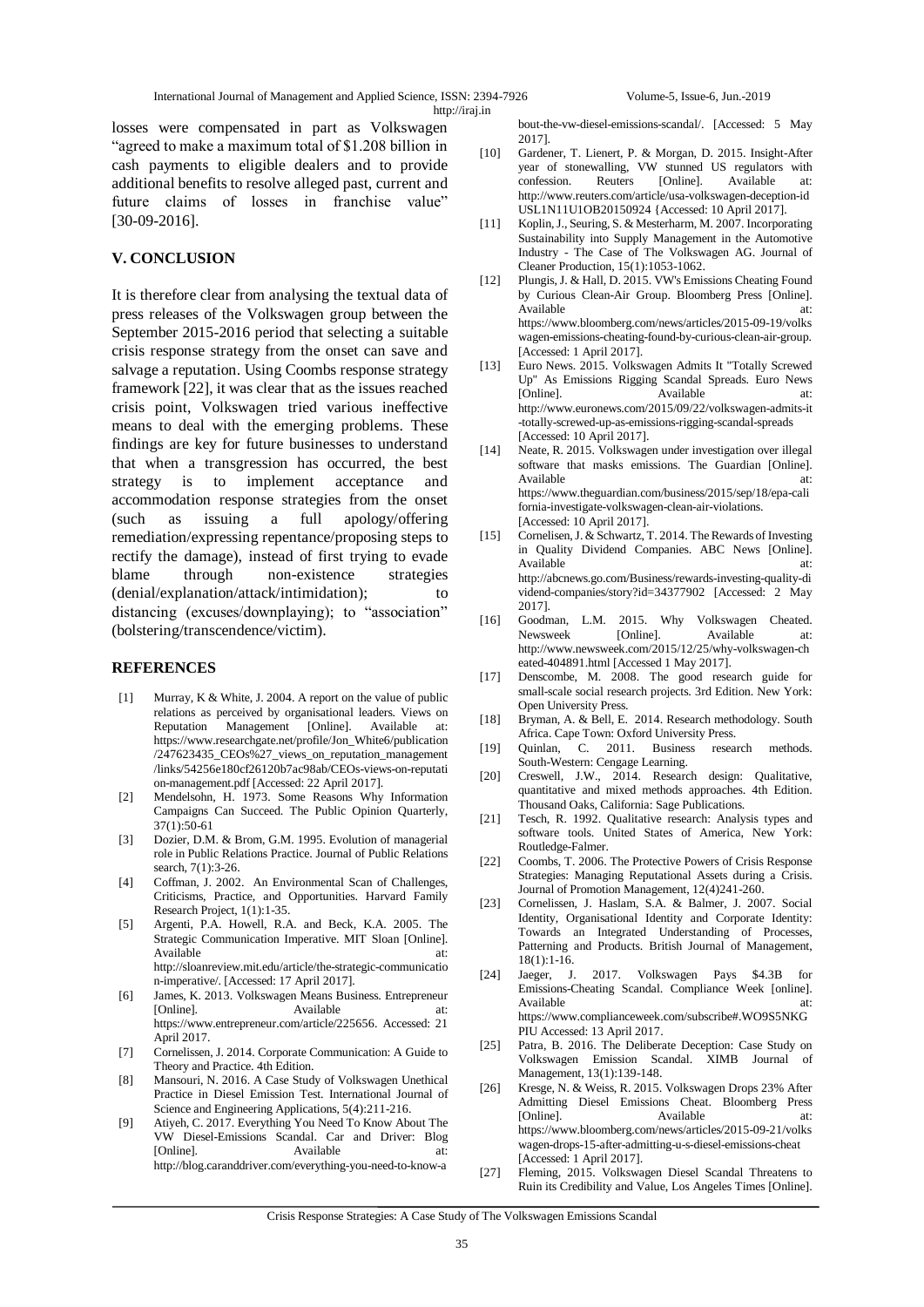International Journal of Management and Applied Science, ISSN: 2394-7926 Volume-5, Issue-6, Jun.-2019

http://iraj.in

Available at: http://www.latimes.com/business/autos/la-fi-hy-vw-diesel-20 150923-story.html. Accessed: 10 April 2017.

- [28] Hotten, R. 2015. Volkswagen: The Scandal Explained. BBC Available at: http://www.bbc.com/news/business-34324772 [Accessed: 10 April 2017].
- [29] Business Culture, 2014. Business Culture in German Etiquette. Business Culture [Online]. Available at: http://businessculture.org/western-europe/business-culture-in

## **ADDENDUM A – VOLKSWAGEN US PRESS**

#### **RELEASE**

-germany/business- etiquette-in-germany/ [Accessed 18 April 2017].

- [30] Volkswagen, 2017. Strategy 2025 [Online]. Available at: https://www.volkswagenag.com/en/group/strategy.html [Accessed: 21 April 2017].
- [31] Auto Express UK, 2015. VW Emissions Scandal Recalls Compensation: Is Your Car Affected? Auto Express UK [Online]. Available at: http://www.autoexpress.co.uk/volkswagen/92893/vw-emissi ons-scandal-recalls-compensation-is-your-car-affected-latestnews. [Accessed: 6 May 2017].

| RELEASE                                        |                                                                                        |                        |  |  |
|------------------------------------------------|----------------------------------------------------------------------------------------|------------------------|--|--|
| VOLKSWAGEN US PRESS RELEASE SEPTMBER 2015-2016 |                                                                                        |                        |  |  |
| <b>DATE</b>                                    | PRESS RELEASE                                                                          | <b>CRISIS RESPONSE</b> |  |  |
| SEP 18, 2015                                   | VOLKSWAGEN<br>STATEMENT REGARDING<br>EPA                                               | NON-EXISTANT           |  |  |
|                                                | <b>INVESTIGATION</b>                                                                   |                        |  |  |
| SEP 20, 2015                                   | STATEMENT OF PROF. DR. MARTIN WINTERKORN, CEO                                          | <b>DISTANCING</b>      |  |  |
|                                                | OF VOLKSWAGEN AG                                                                       |                        |  |  |
| SEP 23, 2015                                   | STATEMENT BY PROF. DR. WINTERKORN                                                      | <b>DISTANCING</b>      |  |  |
| SEP 23, 2015                                   | STATEMENT FROM THE EXECUTIVE COMMITTEE OF                                              | NON-EXISTANT           |  |  |
|                                                | VOLKSWAGEN AG'S SUPERVISORY BOARD                                                      |                        |  |  |
| SEP 25, 2015                                   | OF<br><b>THE</b><br>MATTHIAS MÜLLER APPOINTED CEO                                      | <b>ASSOCIATION</b>     |  |  |
|                                                | <b>VOLKSWAGEN GROUP</b>                                                                |                        |  |  |
| SEP 25, 2015                                   | THE VOLKSWAGEN GROUP IS RESTRUCTURING:                                                 | <b>ASSOCIATION</b>     |  |  |
|                                                | SUPERVISORY BOARD PASSES RESOLUTIONS FOR NEW                                           |                        |  |  |
|                                                | <b>ORGANIZATION</b>                                                                    |                        |  |  |
| SEP 25, 2015                                   | STATEMENT BY THE SUPERVISORY BOARD OF                                                  | <b>DISTANCING</b>      |  |  |
| SEP 25, 2015                                   | <b>VOLKSWAGEN AG</b><br>DR. HERBERT DIESS, CEO OF THE VOLKSWAGEN                       |                        |  |  |
|                                                | PASSENGER CARS BRAND, EXPLAINS: "WE ARE                                                | <b>ASSOCIATION</b>     |  |  |
|                                                | WORKING AT FULL SPEED ON A SOLUTION."                                                  |                        |  |  |
| OCT 1, 2015                                    | STATEMENT FROM THE EXECUTIVE COMMITTEE OF                                              | <b>DISTANCING</b>      |  |  |
|                                                | AG'S<br><b>SUPERVISORY</b><br><b>VOLKSWAGEN</b><br><b>BOARD</b>                        |                        |  |  |
|                                                | FOLLOWING ITS MEETING ON SEPTEMBER 30, 2015                                            |                        |  |  |
| OCT 6, 2015                                    | MATTHIAS MÜLLER: "WE WILL OVERCOME THIS                                                | NON-EXISTANT           |  |  |
|                                                | <b>CRISIS"</b>                                                                         |                        |  |  |
| OCT 8, 2015                                    | TESTIMONY OF MICHAEL HORN BEFORE THE HOUSE                                             | ACCEPTANCE AND         |  |  |
|                                                | ON<br>ENERGY AND<br><b>COMMERCE</b><br><b>COMMITTEE</b>                                | <b>ACCOMMODATION</b>   |  |  |
|                                                | <b>SUBCOMMITTEE</b><br>ON<br><b>OVERSIGHT</b><br><b>AND</b>                            |                        |  |  |
|                                                | <b>INVESTIGATIONS</b>                                                                  |                        |  |  |
| OCT 13, 2015                                   | VOLKSWAGEN BRAND BOARD OF MANAGEMENT                                                   | ACCEPTANCE AND         |  |  |
|                                                | TAKES STRATEGIC DECISIONS                                                              | <b>ACCOMMODATION</b>   |  |  |
| OCT 29, 2015                                   | TESTIMONY OF CHRISTIAN KOCH BEFORE THE                                                 | <b>ASSOCIATION</b>     |  |  |
|                                                | TENNESSEE SENATE COMMITTEE ON FINANCE, WAYS                                            |                        |  |  |
|                                                | AND MEANS APPROPRIATIONS SUBCOMMITTEE                                                  |                        |  |  |
| NOV 15, 2015                                   | VOLKSWAGEN TO PROVIDE GOODWILL PACKAGE TO                                              | <b>ASSOCIATION</b>     |  |  |
|                                                | U.S. 2.0L TDI OWNERS AFFECTED BY EMISSIONS ISSUE                                       |                        |  |  |
| DEC 8, 2015                                    | PRESS CONFERENCE ON DECEMBER 10TH 2015                                                 | ASSOCIATION            |  |  |
| JAN 11, 2016                                   | MATTHIAS MÜLLER: "THE USA IS AND REMAINS A                                             | <b>ASSOCIATION</b>     |  |  |
|                                                | CORE MARKET FOR THE VOLKSWAGEN GROUP."                                                 |                        |  |  |
| JAN 11, 2016                                   | VOLKSWAGEN OF AMERICA TO EXTEND GOODWILL<br>PACKAGE TO U.S.TOUAREG TDI OWNERS AFFECTED | <b>ASSOCIATION</b>     |  |  |
|                                                | BY EMISSIONS ISSUE                                                                     |                        |  |  |
| FEB 4, 2016                                    | DAVID DETWEILER APPOINTED NEW EXECUTIVE VICE                                           | <b>ASSOCIATION</b>     |  |  |
|                                                | PRESIDENT AND GENERAL COUNSEL                                                          |                        |  |  |
|                                                |                                                                                        |                        |  |  |